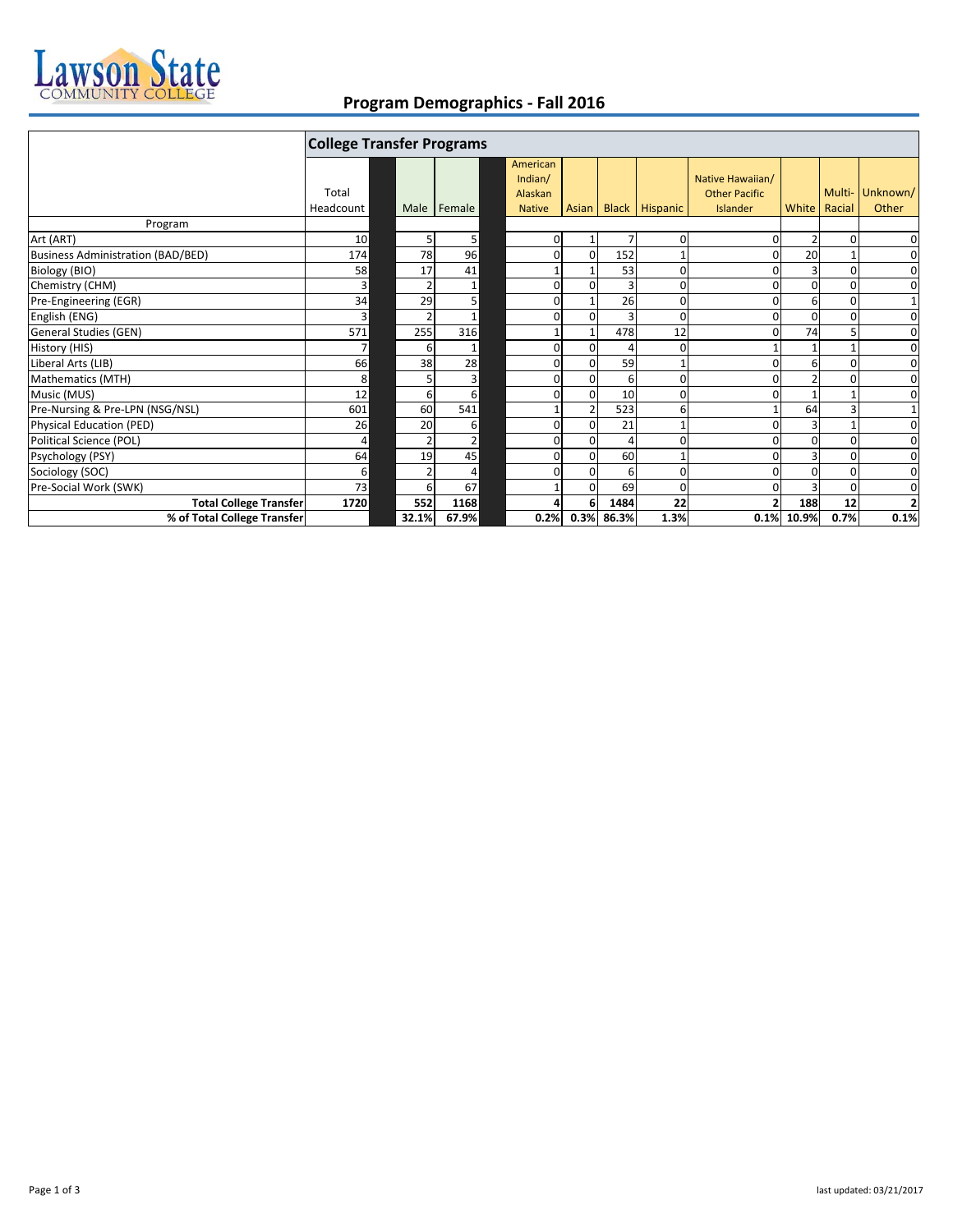

## **Program Demographics ‐ Fall 2016**

|                                                  | <b>Career Technical Programs</b> |                         |                         |                         |                |                |                         |                      |                 |                |                 |
|--------------------------------------------------|----------------------------------|-------------------------|-------------------------|-------------------------|----------------|----------------|-------------------------|----------------------|-----------------|----------------|-----------------|
|                                                  |                                  |                         |                         | American                |                |                |                         |                      |                 |                |                 |
|                                                  |                                  |                         |                         | Indian/                 |                |                |                         | Native Hawaiian/     |                 |                |                 |
|                                                  | Total                            |                         |                         | Alaskan                 |                |                |                         | <b>Other Pacific</b> |                 |                | Multi- Unknown/ |
|                                                  | Headcount                        | Male                    | Female                  | <b>Native</b>           | Asian          | <b>Black</b>   | Hispanic                | <b>Islander</b>      | White           | Racial         | Other           |
| Autobody Repair (ABR)                            | 52                               | 49                      | 3                       | $\mathbf 0$             | $\mathbf 0$    | 48             | $\overline{2}$          | $\Omega$             | $\overline{2}$  | $\Omega$       | $\mathbf 0$     |
| Air Conditioning/Refrigeration (ACR)             | 108                              | 106                     | $\overline{2}$          | $\mathbf 0$             | $\overline{2}$ | 66             | $\mathbf{1}$            | $\overline{0}$       | 39              | $\mathbf{0}$   | $\mathbf 0$     |
| Accounting (ACT)                                 | 27                               | 8                       | 19                      | $\mathbf 0$             | $\mathbf 0$    | 21             | $\mathbf 0$             | $\overline{0}$       | $6\overline{6}$ | $\Omega$       | $\mathbf 0$     |
| <b>AOT Programs (AOT)</b>                        | 34                               | 28                      | 6                       | $\mathbf 0$             | $\mathbf 0$    | 24             | $\mathbf 0$             | $\overline{0}$       | 9               | $\mathbf{1}$   | $\overline{0}$  |
| Automotive Technology - GM ASEP (ASE)            | 20                               | 19                      | $\mathbf 1$             | $\mathbf 0$             | $\mathbf 0$    | 5              | $\overline{\mathbf{c}}$ | $\overline{0}$       | 13              | $\mathbf 0$    | $\mathbf 0$     |
| Automotive Technology - Ford Asset (ASF)         | 19                               | 19                      | $\mathbf 0$             | $\mathbf 0$             | $\mathbf 0$    | $\overline{2}$ | $\mathbf{1}$            | $\Omega$             | 16              | $\Omega$       | $\mathbf 0$     |
| Automotive Technology - Toyota T-Ten (AST)       | 22                               | 20                      | $\mathbf{2}$            | $\pmb{0}$               | $1\,$          | $\overline{4}$ | $\overline{2}$          | $\mathbf{0}$         | 15              | $\mathbf 0$    | $\mathbf 0$     |
| <b>Automotive Mechanics (AUM)</b>                | 54                               | 51                      | 3                       | $\mathbf 0$             | $\mathbf 0$    | 29             | $\overline{5}$          | $\mathbf{1}$         | 19              | $\Omega$       | $\overline{0}$  |
| Automated Manufacturing (AUT)                    | 29                               | 28                      | $\mathbf 1$             | $\mathbf 0$             | $\mathbf 1$    | 21             | $\Omega$                | $\Omega$             | $\overline{7}$  | $\mathbf 0$    | $\mathbf 0$     |
| Barbering (BAR)                                  | 19                               | 16                      | 3                       | $\mathbf 0$             | $\mathbf 0$    | 18             | $\mathbf{1}$            | $\overline{0}$       | $\mathbf 0$     | $\mathbf 0$    | $\mathbf 0$     |
| <b>Building Construction (BUC)</b>               | 19                               | 16                      | 3                       | $\mathbf 0$             | $\mathbf 0$    | 16             | $\mathbf 0$             | $\overline{0}$       | $\overline{2}$  | $\mathbf{1}$   | $\mathbf 0$     |
| <b>Business Admin and Management (BUS)</b>       | 65                               | 26                      | 39                      | $\mathbf 0$             | $\mathbf{1}$   | 58             | $\mathbf 0$             | $\overline{0}$       | $6\phantom{1}$  | $\mathbf{0}$   | $\mathbf 0$     |
| Commercial Art (CAT)                             | 37                               | 23                      | 14                      | $\Omega$                | $\mathbf 0$    | 32             | $\Omega$                | $\Omega$             | $\overline{5}$  | $\Omega$       | $\Omega$        |
| Commercial Food Services/Culinary Arts (CFS/CUA) | 54                               | 23                      | 31                      | $\mathbf 0$             | $1\,$          | 51             | 0                       | $\overline{0}$       | $\mathbf 0$     | $\overline{2}$ | $\mathbf 0$     |
| Child Development (CHD)                          | 36                               | $\overline{1}$          | 35                      | $\mathbf{1}$            | $\mathbf 0$    | 31             | $\mathbf 0$             | $\overline{0}$       | 3               | $\mathbf 0$    | $\mathbf{1}$    |
| Computer Science-Bus Ed (CIB/CIM/CIS)            | 84                               | 69                      | 15                      | $\mathbf{1}$            | $\mathbf{1}$   | 59             | $\mathbf{1}$            | $\overline{0}$       | 19              | $\overline{3}$ | $\mathbf 0$     |
| Specialty: CNC (CNC)                             | $\mathbf 1$                      | $\Omega$                | $\mathbf{1}$            | $\mathbf 0$             | $\mathbf 0$    | $\mathbf 0$    | $\mathbf 0$             | $\overline{0}$       | $\mathbf 1$     | $\mathbf 0$    | $\mathbf 0$     |
| Cosmetology (COS)                                | 37                               | $\overline{2}$          | 35                      | $\mathbf 0$             | $\mathbf 0$    | 36             | $\mathbf{1}$            | $\Omega$             | $\mathbf 0$     | $\mathbf 0$    | $\mathbf 0$     |
| Criminal Justice (CRJ)                           | 35                               | 10                      | 25                      | $\mathbf 0$             | $\mathbf 0$    | 31             | $\mathbf{1}$            | $\overline{0}$       | $\overline{2}$  | $\mathbf{1}$   | $\mathbf 0$     |
| <b>Dental Assisting (DAT)</b>                    | 27                               | $\mathbf 0$             | 27                      | $\mathbf 0$             | $\mathbf 0$    | 15             | 0                       | $\overline{0}$       | 12              | $\mathbf 0$    | $\mathbf 0$     |
| Drafting (DDT)                                   | 21                               | 16                      | 5                       | $\mathbf 0$             | $\mathbf 0$    | 13             | $\mathbf 0$             | $\Omega$             | 6               | $\mathbf{1}$   | $\mathbf{1}$    |
| Diesel Mechanics (DEM)                           | 22                               | 22                      | $\mathbf 0$             | $\mathbf 0$             | $\mathbf 0$    | 11             | $\overline{2}$          | $\Omega$             | $\mathsf 9$     | $\mathbf 0$    | $\mathbf 0$     |
| Electronics (EET)                                | $\overline{\mathbf{3}}$          | $\overline{\mathbf{a}}$ | 0                       | $\mathbf 0$             | $\mathbf 0$    | $\mathbf 0$    | $\mathbf 0$             | $\Omega$             | 3               | $\mathbf 0$    | $\mathbf 0$     |
| <b>Emergency Medical Services (EMS)</b>          | $6 \overline{6}$                 | 5                       | $\mathbf{1}$            | $\mathbf 0$             | $\mathbf 0$    | 5              | $\mathbf 0$             | $\overline{0}$       | $\mathbf{1}$    | $\mathbf 0$    | $\mathbf 0$     |
| <b>Hospitality Services Management (HSM)</b>     | $\overline{2}$                   | $\overline{1}$          | $\mathbf 1$             | $\mathbf 0$             | $\mathbf 0$    | $\mathbf{1}$   | 0                       | $\mathbf{0}$         | $\mathbf 1$     | $\mathbf 0$    | $\mathbf 0$     |
| Industrial Electronics (ILT/ILE)                 | 47                               | 45                      | $\overline{\mathbf{c}}$ | $\mathbf{1}$            | $\mathbf{1}$   | 30             | $\Omega$                | $\Omega$             | 15              | $\Omega$       | $\overline{0}$  |
| Industrial Maintenance (INT)                     | $6\phantom{1}$                   | 6                       | $\mathbf 0$             | $\mathbf 0$             | $\mathbf 0$    | $\overline{4}$ | $\Omega$                | $\overline{0}$       | $\overline{2}$  | $\mathbf 0$    | $\mathbf 0$     |
| <b>Licensed Practical Nursing (LPN)</b>          | 44                               | $\overline{2}$          | 42                      | $\mathbf 0$             | $\mathbf 0$    | 36             | $\mathbf 0$             | $\Omega$             | $\bf 8$         | $\mathbf 0$    | $\mathbf 0$     |
| Legal Secretary (LSC)                            | $\overline{2}$                   | $\Omega$                | $\overline{2}$          | $\mathbf 0$             | $\mathbf 0$    | $\overline{2}$ | $\mathbf 0$             | $\overline{0}$       | $\mathbf 0$     | $\mathbf 0$    | $\mathbf 0$     |
| Medical Secretary (MDS)                          | 25                               | $\mathbf 0$             | 25                      | $\mathbf 0$             | $\mathbf 0$    | 22             | $\mathbf{1}$            | $\overline{0}$       | $\mathbf 2$     | $\mathbf 0$    | $\mathbf 0$     |
| Management & Supervision (MST)                   | $\mathbf 1$                      | $\Omega$                | $\mathbf{1}$            | $\mathbf 0$             | $\mathbf 0$    | $\overline{1}$ | $\mathbf 0$             | $\Omega$             | $\mathbf 0$     | $\Omega$       | $\mathbf 0$     |
| <b>Nursing Assistant (NAS)</b>                   | $\overline{7}$                   | $\overline{1}$          | 6                       | $\mathbf 0$             | $\mathbf 0$    | 5              | $\mathbf{1}$            | $\overline{0}$       | $\mathbf 1$     | $\mathbf 0$    | $\mathbf 0$     |
| Nursing (NUR)                                    | 118                              | 9                       | 109                     | $\mathbf 0$             | $\overline{2}$ | 93             | $\overline{3}$          | $\Omega$             | 20              | $\Omega$       | $\overline{0}$  |
| Office Administration (OAD)                      | 26                               | 1                       | 25                      | $\mathbf 0$             | $\mathbf 0$    | 20             | $\Omega$                | $\Omega$             | 6               | $\mathbf 0$    | $\Omega$        |
| Plumbing (PLB)                                   | 16                               | 14                      | $\overline{2}$          | $\mathbf 0$             | $\mathbf 0$    | 15             | $\mathbf 0$             | $\overline{0}$       | $\mathbf 1$     | $\mathbf 0$    | $\mathbf 0$     |
| Real Estate (RLS)                                | $\mathbf 2$                      | $\overline{2}$          | $\mathbf 0$             | $\mathbf 0$             | $\mathbf 0$    | $\overline{2}$ | $\Omega$                | $\overline{0}$       | $\mathbf 0$     | $\mathbf 0$    | $\mathbf 0$     |
| Robotics (ROB)                                   | 6                                | 6                       | $\mathbf 0$             | $\mathbf 0$             | $\mathbf 0$    | 6              | $\mathbf 0$             | $\overline{0}$       | $\mathbf 0$     | $\mathbf 0$    | $\mathbf 0$     |
| Radio/TV Broadcasting (RTV)                      | 12                               | 10                      | $\overline{\mathbf{c}}$ | $\Omega$                | $\Omega$       | 9              | $\Omega$                | $\Omega$             | $\overline{3}$  | $\Omega$       | $\Omega$        |
| Social Work Technician (SWT)                     | 5                                | $\Omega$                | 5                       | $\mathbf 0$             | $\mathbf 0$    | 5              | 0                       | $\Omega$             | $\mathbf 0$     | $\mathbf 0$    | $\mathbf 0$     |
| Welding (WDT)                                    | 67                               | 62                      | 5                       | $\mathbf 0$             | $\mathbf 0$    | 41             | $\mathbf{1}$            | $\overline{0}$       | 24              | $\mathbf{1}$   | $\mathbf 0$     |
| <b>Total Career Technical</b>                    | 1217                             | 719                     | 498                     | $\overline{\mathbf{3}}$ | 10             | 888            | 25                      | $\mathbf{1}$         | 278             | 10             | $\overline{2}$  |
| % of Total Career Technical                      |                                  | 59.1%                   | 40.9%                   | 0.2%                    | 0.8%           | 73.0%          | 2.1%                    |                      | 0.1% 22.8%      | 0.8%           | 0.2%            |
|                                                  |                                  |                         |                         |                         |                |                |                         |                      |                 |                |                 |